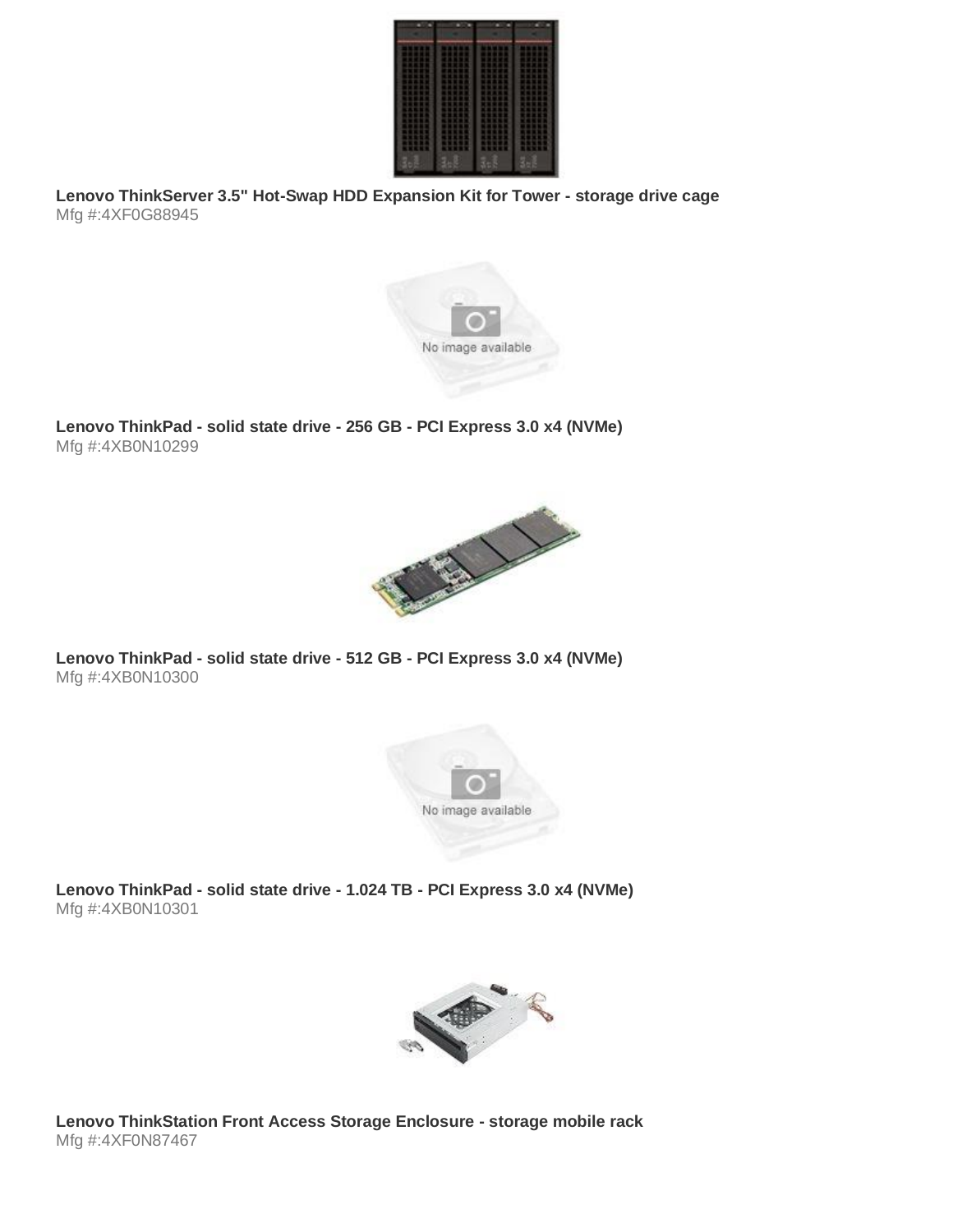

**Lenovo Slim 2.5" Storage Kit - storage bay adapter** Mfg #:4XF0P01010



**Lenovo Tower 2.5" Storage Kit - storage bay adapter** Mfg #:4XF0P01009



**Lenovo - solid state drive - 256 GB - PCI Express 3.0 x4 (NVMe)** Mfg #:4XB0P01014



**Lenovo ThinkSystem CV1 - solid state drive - 32 GB - SATA 6Gb/s** Mfg #:7N47A00129



**Lenovo - hard drive - 300 GB - SAS 12Gb/s** Mfg #:7XB7A00021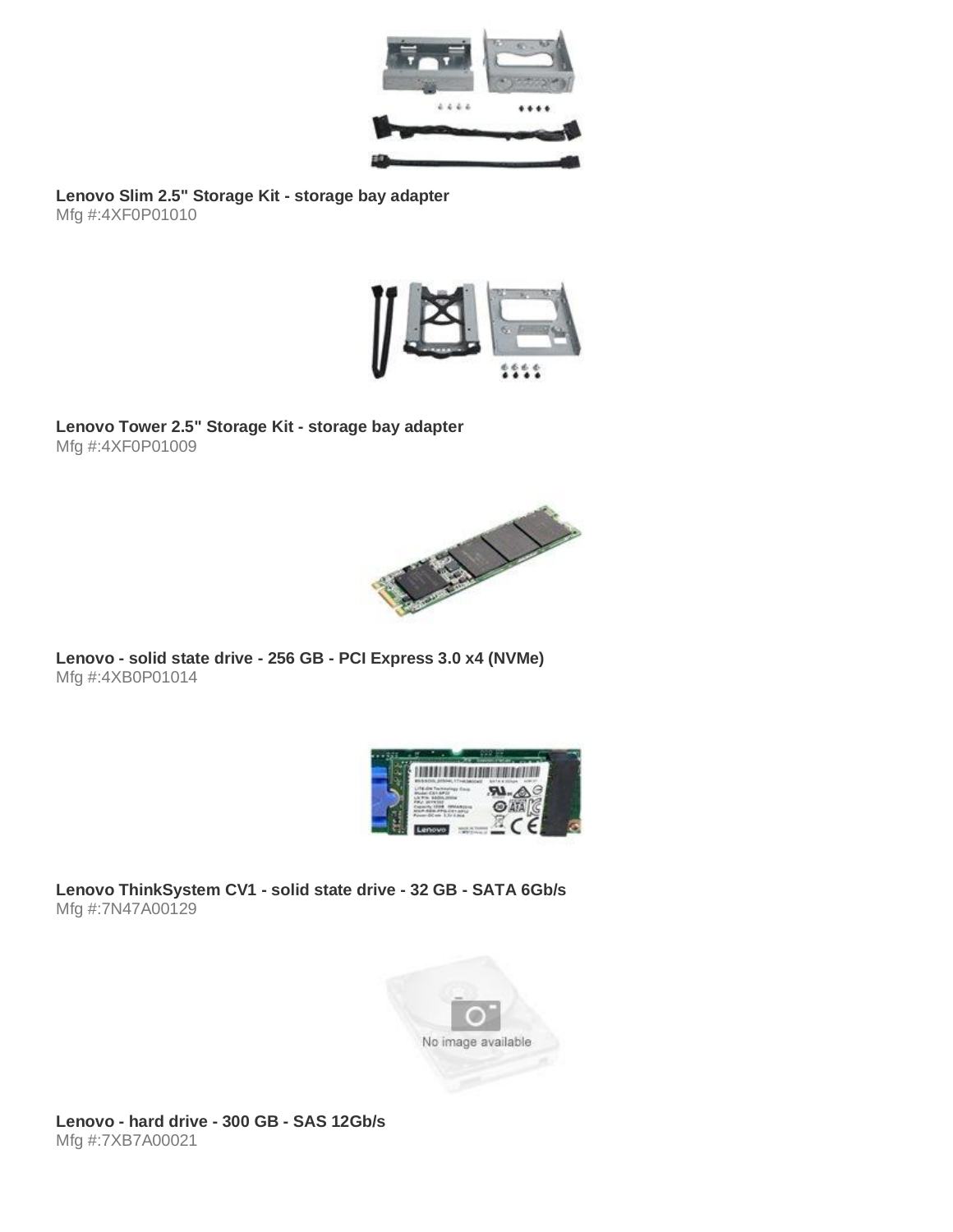

#### **Lenovo - hard drive - 300 GB - SAS 12Gb/s** Mfg #:7XB7A00024



### **Lenovo - hard drive - 600 GB - SAS 12Gb/s** Mfg #:7XB7A00025



# **Lenovo ThinkSystem - hard drive - 900 GB - SAS 12Gb/s** Mfg #:7XB7A00026



**Lenovo - hard drive - 1.2 TB - SAS 12Gb/s** Mfg #:7XB7A00027

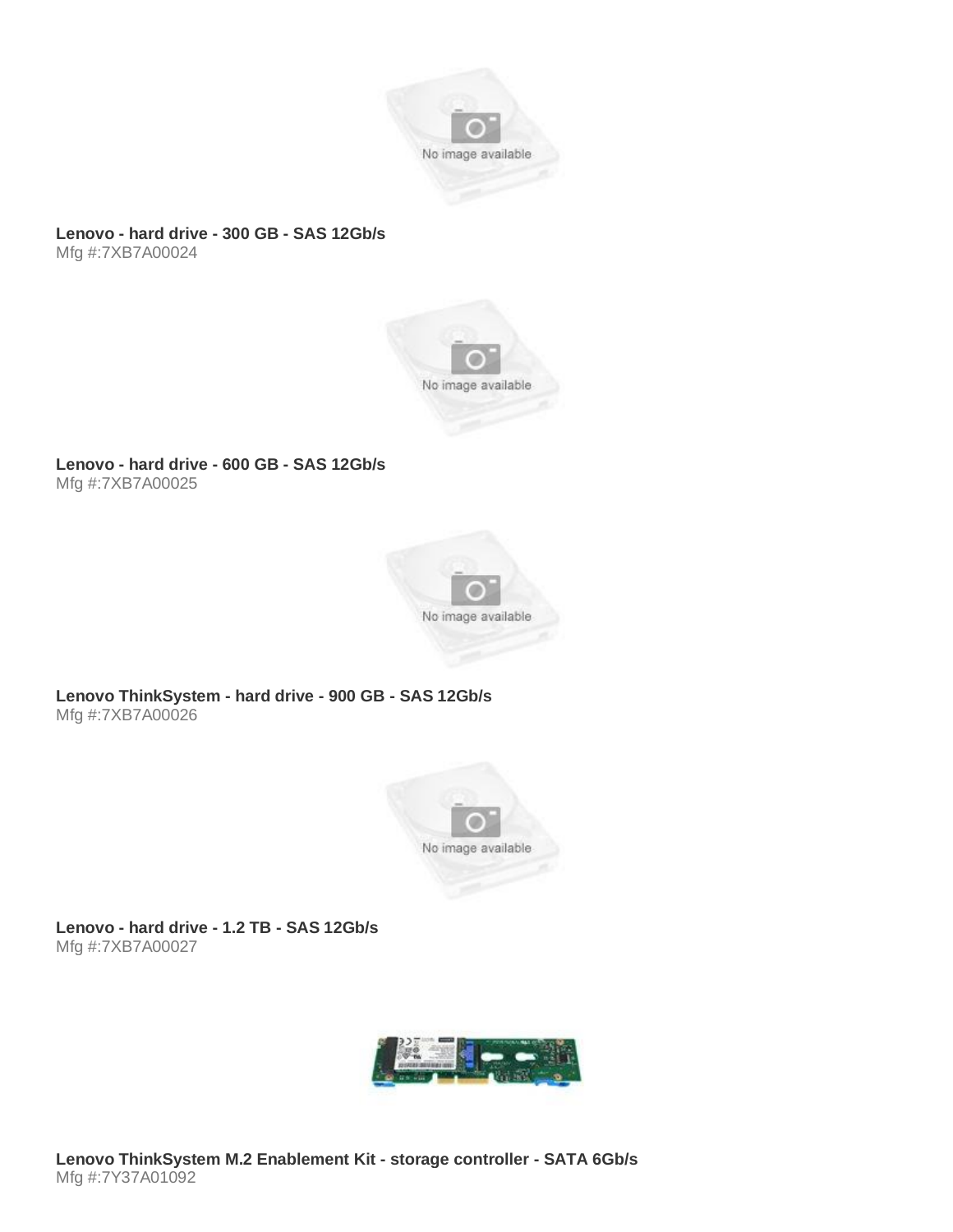

**Lenovo ThinkSystem - hard drive - 1 TB - SATA 6Gb/s** Mfg #:7XB7A00036



# **Lenovo ThinkSystem - hard drive - 2 TB - SATA 6Gb/s**

Mfg #:7XB7A00037



# **Lenovo ThinkSystem - hard drive - 300 GB - SAS 12Gb/s** Mfg #:7XB7A00038



**Lenovo ThinkSystem - hard drive - 600 GB - SAS 12Gb/s** Mfg #:7XB7A00039

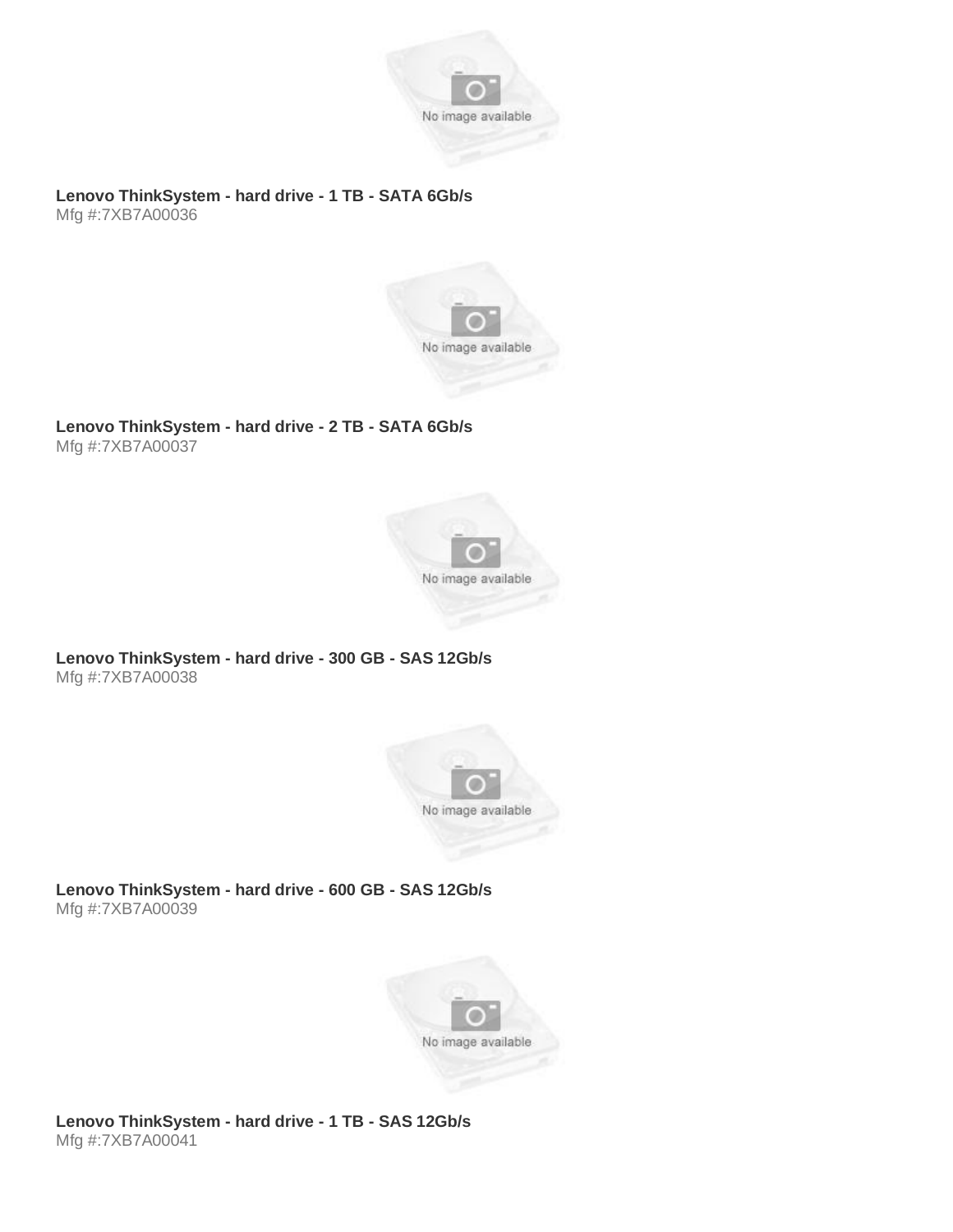

## **Lenovo ThinkSystem - hard drive - 2 TB - SAS 12Gb/s** Mfg #:7XB7A00042



# **Lenovo ThinkSystem - hard drive - 4 TB - SAS 12Gb/s** Mfg #:7XB7A00043



# **Lenovo ThinkSystem - hard drive - 6 TB - SAS 12Gb/s** Mfg #:7XB7A00044



**Lenovo ThinkSystem - hard drive - 10 TB - SAS 12Gb/s** Mfg #:7XB7A00046



# **Lenovo ThinkSystem - hard drive - 1 TB - SATA 6Gb/s** Mfg #:7XB7A00049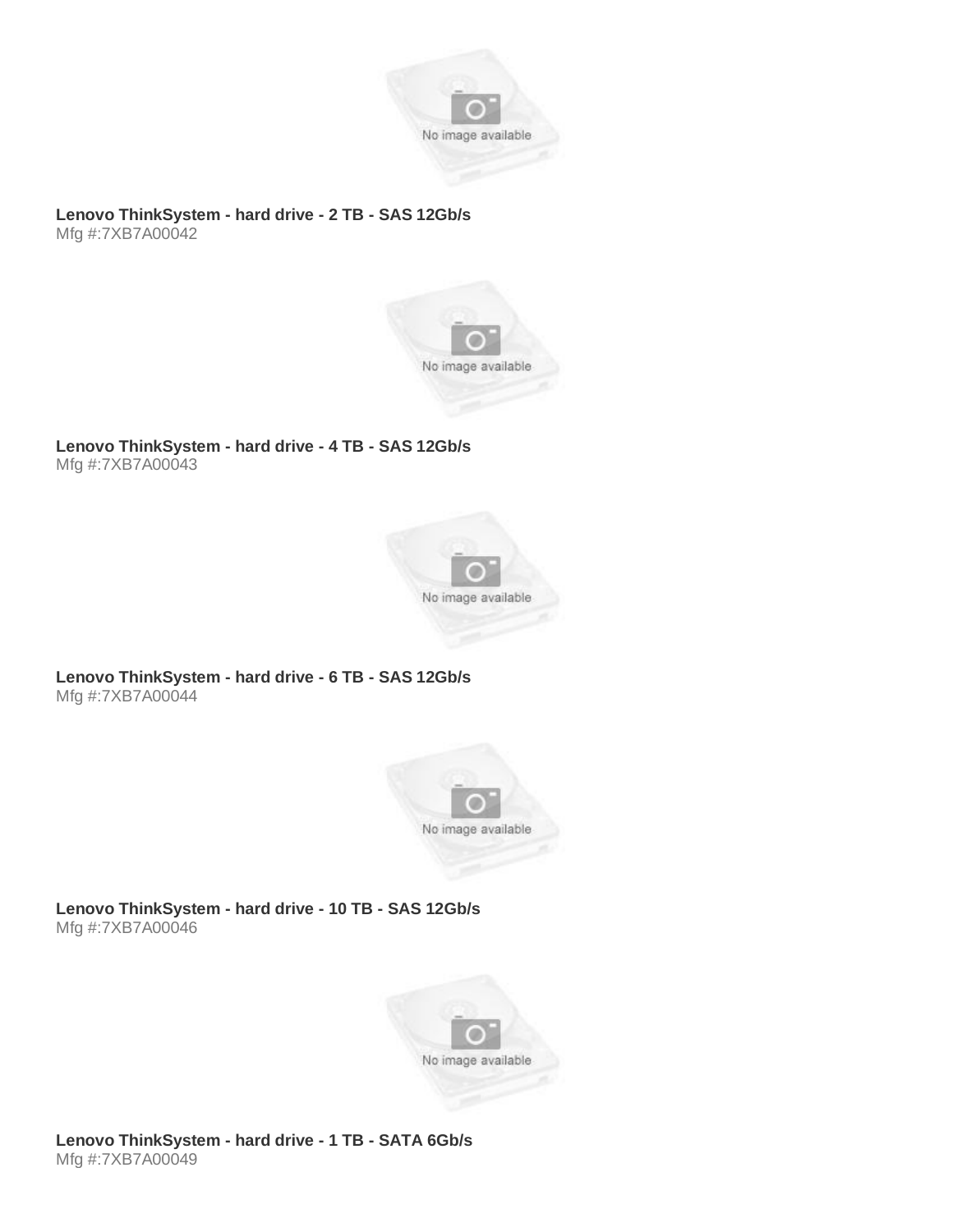

**Lenovo ThinkSystem - hard drive - 2 TB - SATA 6Gb/s** Mfg #:7XB7A00050



## **Lenovo ThinkSystem - hard drive - 4 TB - SATA 6Gb/s** Mfg #:7XB7A00051



## **Lenovo ThinkSystem - hard drive - 8 TB - SATA 6Gb/s** Mfg #:7XB7A00053



**Lenovo ThinkSystem - hard drive - 2 TB - SAS 12Gb/s** Mfg #:7XB7A00035

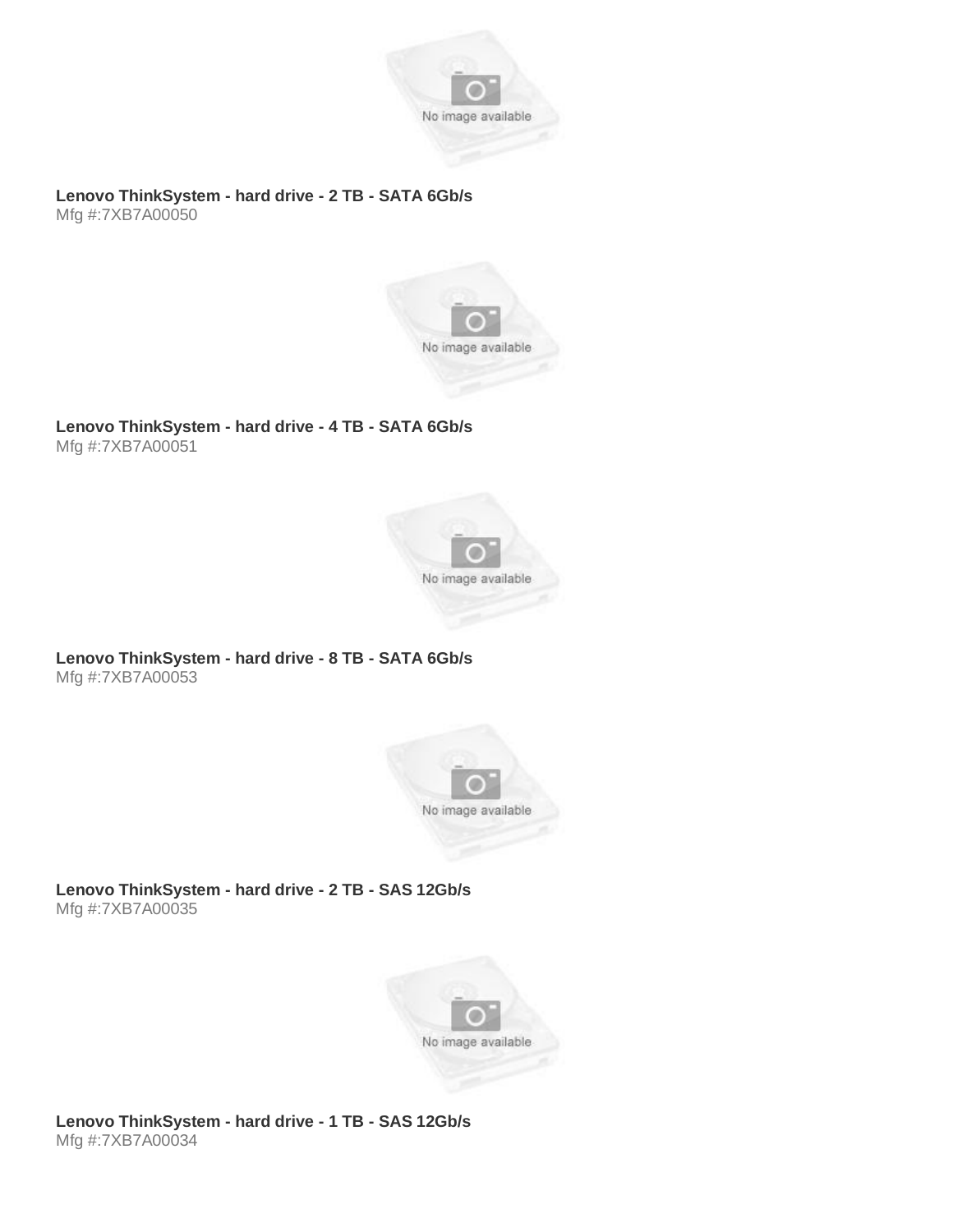

## **Lenovo ThinkSystem - hard drive - 1.8 TB - SAS 12Gb/s** Mfg #:7XB7A00028



**Lenovo ThinkSystem - hard drive - 900 GB - SAS 12Gb/s** Mfg #:7XB7A00023



**Lenovo ThinkSystem - hard drive - 600 GB - SAS 12Gb/s** Mfg #:7XB7A00022



**Lenovo ThinkSystem CV3 - solid state drive - 128 GB - SATA 6Gb/s** Mfg #:7N47A00130

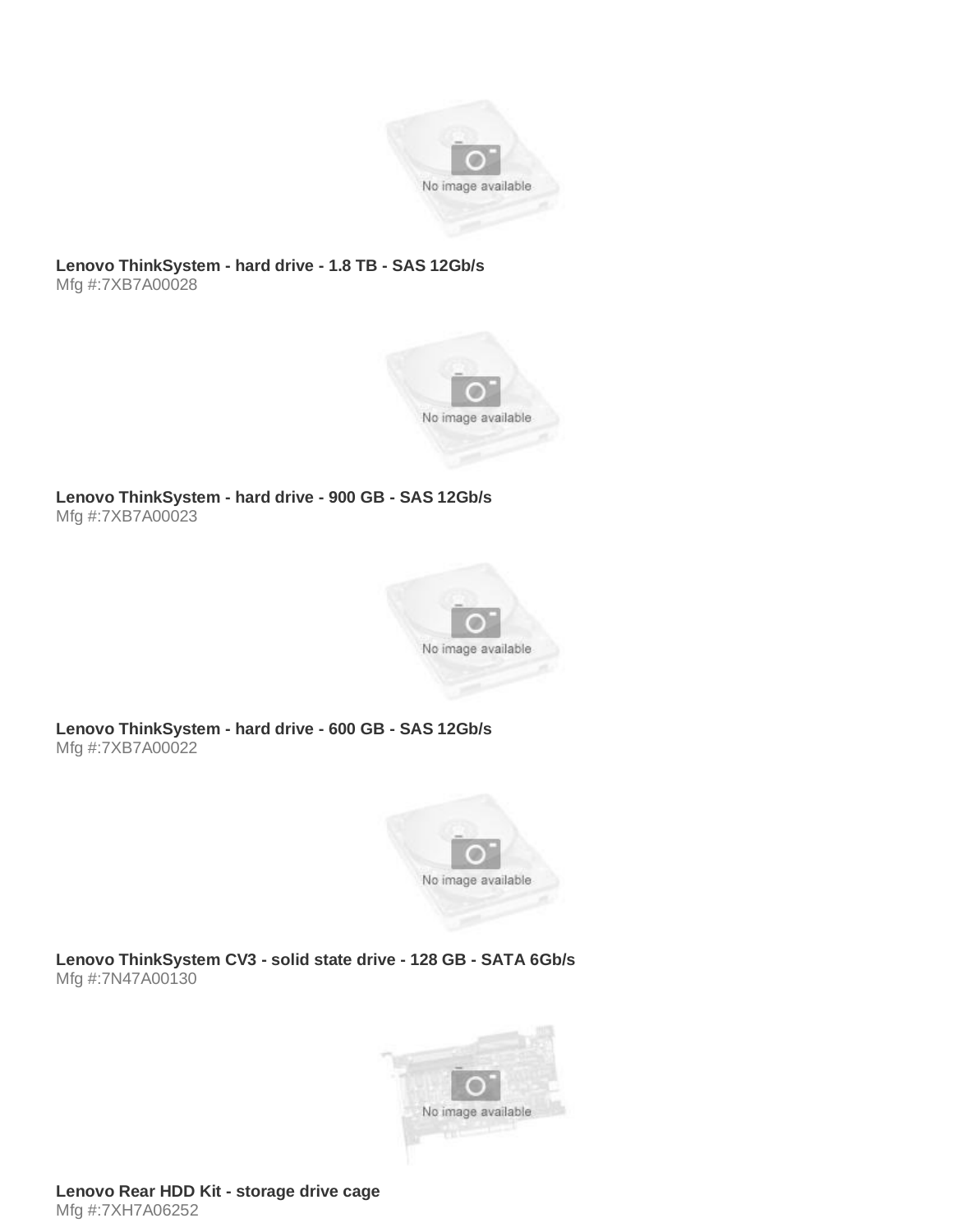

**Lenovo ThinkSystem 1610-4P NVMe Switch Adapter - storage controller - PCIe 3.0 - PCIe 3.0 x16** Mfg #:7Y37A01081



**Lenovo ThinkSystem 530-8i - storage controller (RAID) - SATA / SAS 12Gb/s - PCIe 3.0 x8** Mfg #:7Y37A01082



**Lenovo ThinkSystem 530-4i - storage controller (RAID) - SATA / SAS 12Gb/s - PCIe 3.0 x8** Mfg #:7M27A03918



**Lenovo ThinkSystem 930-8i - storage controller (RAID) - SATA / SAS 12Gb/s - PCIe 3.0 x8** Mfg #:7Y37A01084



**Lenovo ThinkSystem 930-16i - storage controller (RAID) - SATA / SAS 12Gb/s - PCIe 3.0 x8** Mfg #:7Y37A01085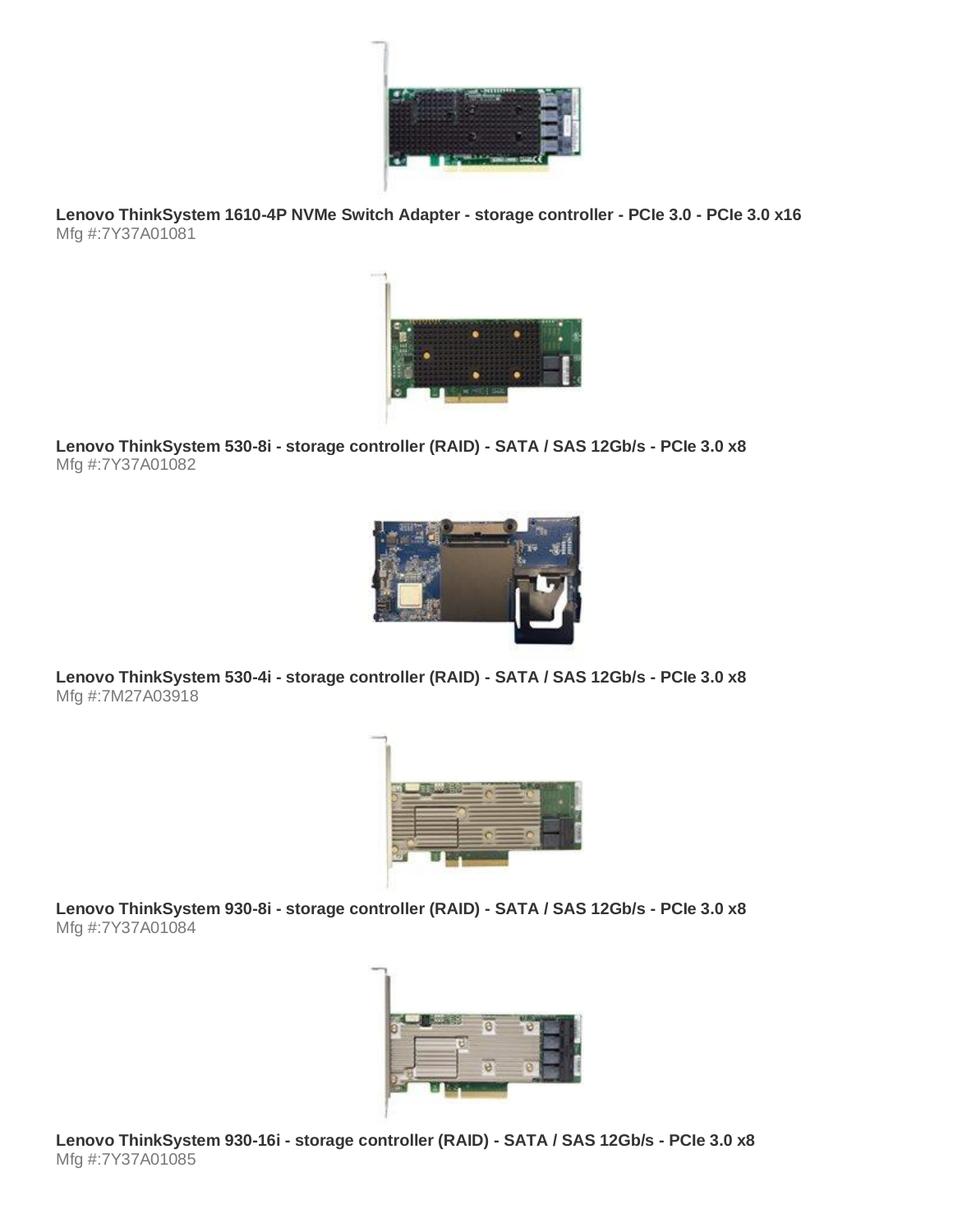

**Lenovo ThinkSystem 930-24i - storage controller (RAID) - SATA / SAS 12Gb/s - PCIe 3.0 x8** Mfg #:7Y37A01086



**Lenovo ThinkSystem 930-8e - storage controller (RAID) - SATA / SAS 12Gb/s - PCIe 3.0 x8** Mfg #:7Y37A01087



**Lenovo ThinkSystem 430-8e - storage controller - SATA / SAS 12Gb/s - PCIe 3.0 x8** Mfg #:7Y37A01090



**Lenovo ThinkSystem 430-16i - storage controller - SATA / SAS 12Gb/s - PCIe 3.0 x8** Mfg #:7Y37A01089